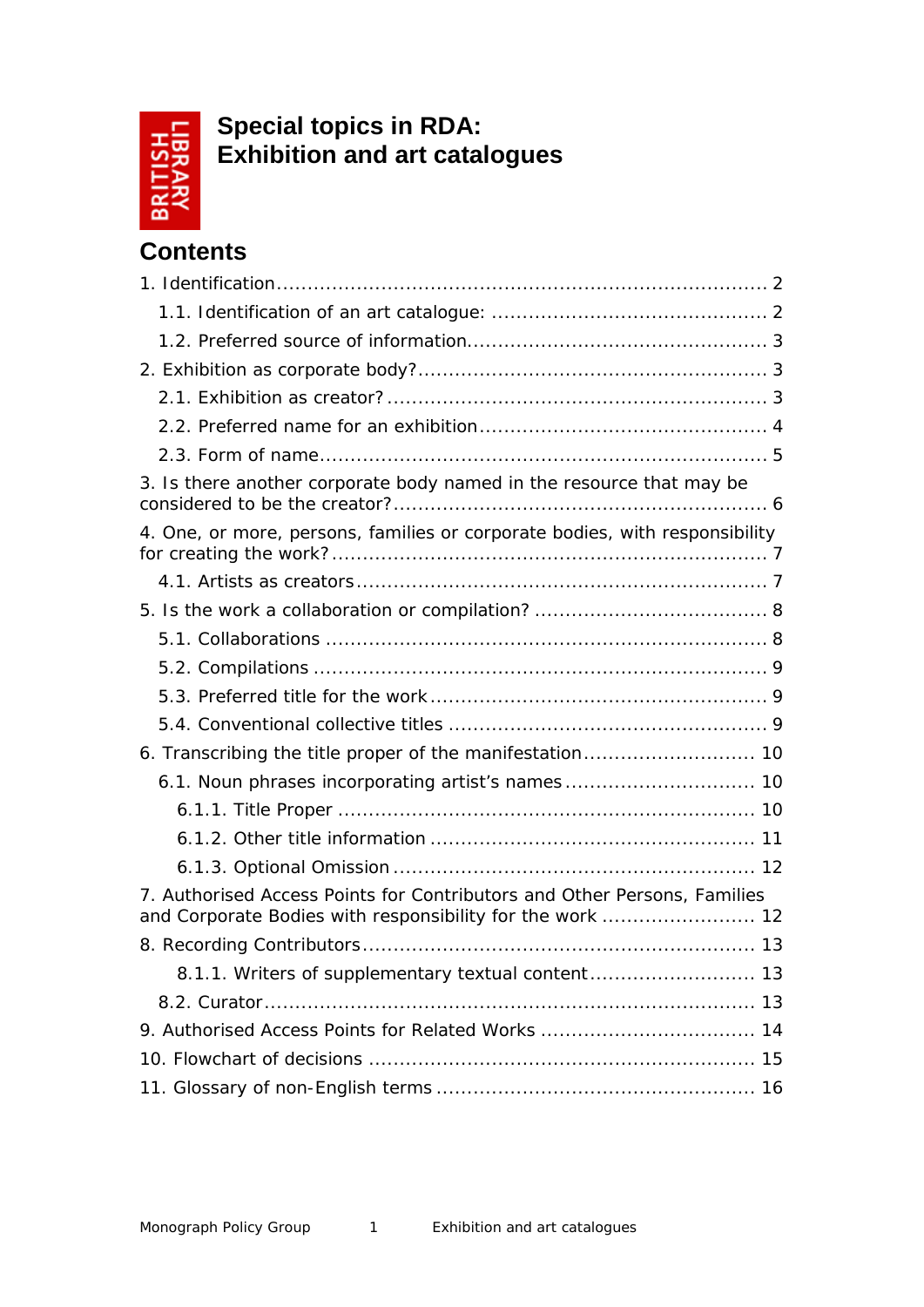# <span id="page-1-0"></span>**1. Identification**

Cataloguers must take particular care to distinguish between catalogues of the resources of other corporate bodies such as museums or galleries, some of which may be exhibited, and those of works brought together from different collections for the purpose of an ad hoc exhibition. This is important when deciding who is responsible for the work.

#### <span id="page-1-1"></span>**1.1. Identification of an art catalogue:**

- The presence of a list of works in a publication known to be connected with an exhibition. The list may consist of reproductions of the works in an exhibition, or it may be simply a list of them.
- The collective activity of an exhibition might also be *"published on the occasion of"* or *"in association with"* an exhibition, and obviously does not have to be a full catalogue.
- The connection with the exhibition may be explicit on the title page of the resource, but in the event that it is not the presence of lists of works, dates and venues may indicate a catalogue or other exhibition documentation.
- Lists of sponsors or patrons, or institutions loaning works, may also provide evidence:

IV LIST OF LENDERS

| Her Majesty Queen Elizabeth II.                        |            | 37  |
|--------------------------------------------------------|------------|-----|
| Colonel R. A. Alec-Smith, T.D., D.L., J.P.             |            | 4   |
| The Visitors of the Ashmolean Museum, Oxford. 43,      |            | 46  |
| The Metropolitan Borough of Barnsley                   |            | 41  |
| J. R. Chichester-Constable Esq. 9, 15b, 16, 20, 21     |            |     |
| J. F. Crowder Esq.                                     |            | 27  |
| The Governors of Dulwich College, London.              | 38, 42     |     |
| The Viscount Fitzharris.                               |            | 14a |
| The Rev. Christopher Hildyard.                         |            | 30  |
| Major and Mrs. R, Hildyard. 25, 31, 32, 33, 44, 45     |            |     |
| Lord Hotham.                                           | 34, 35, 36 |     |
| Leeds City Art Galleries.                              |            | 23  |
| The Trustees of the National Portrait Gallery, London. |            |     |
| 2, 8, 15a, 19, 22, 24, 29, 47, 48, 61, 63, 70, 77      |            |     |
| Private Collections.                                   | 17, 39     |     |
| The Victoria and Albert Museum, London.                |            |     |
| 14b, 51, 52, 54, 57, 59, 60, 65, 68, 71, 76            |            |     |
| Marcus Wickham-Boynton, Esq.<br>10, 11, 12, 13, 40     |            |     |
| York City Art Gallery.                                 | 26, 28     |     |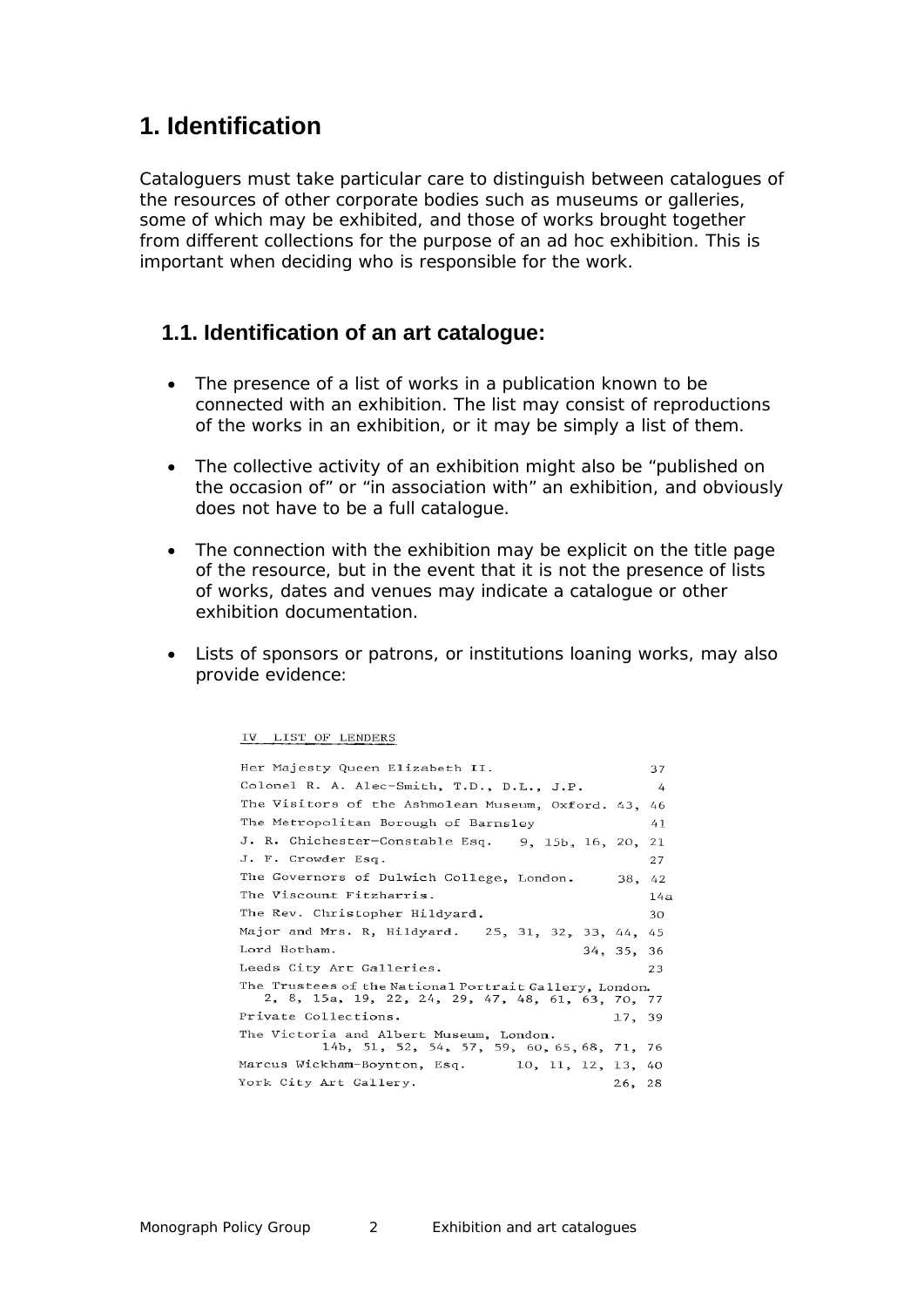### <span id="page-2-0"></span>**1.2. Preferred source of information**

(Instruction 2.2.2.2)

For resources with pages, leaves etc., start with information you find on a title page, or if the resource lacks a title page, the first of the sources listed at RDA 2.2.2.2 that bears a title. RDA gives a good deal of flexibility in choosing sources of information, which is of particular value when cataloguing art catalogues, because the information is frequently distributed over multiple sources.

# <span id="page-2-1"></span>**2. Exhibition as corporate body?**

(Instruction 11.0, 19.2.1.1.1 and LC-PCC PS, Glossary)

RDA defines a corporate body as:

*"An organization or group of persons and/or organizations that is identified by a particular name and that acts, or may act, as a unit"*,

and further states at RDA 11.0

*"Ad hoc events (such as athletic contests, exhibitions, expeditions, fairs, and festivals) and vessels (e.g., ships and spacecraft) are considered to be corporate bodies."*

BL policy is in accordance with the LC-PCC PS at 19.2.1.1.1:

*"Consider art exhibitions to be corporate bodies in their own right only if they recur under the same name (e.g., Biennale di Venezia, Documenta). For the remaining cases (the majority) in which the art exhibition itself is not a corporate body, consider other corporate bodies (e.g., museums or other bodies related to the event) as possible creators under these guidelines."*

### <span id="page-2-2"></span>**2.1. Exhibition as creator?**

(Instruction 19.2.1.1.1 and LC-PCC PS)

If an exhibition does fall under the definition of a corporate body, it may be considered to be the creator of the work:

*"Corporate bodies are considered to be creators when they are responsible for originating, issuing, or causing to be issued, works that fall into one or more of the listed categories."* (Instruction 19.2.1.1.1.).

This includes works that report the collective activity of:

*"an event (e.g., an exhibition, fair, festival, hearing) falling within the definition of a corporate body (see 18.1.2), provided that the conference,*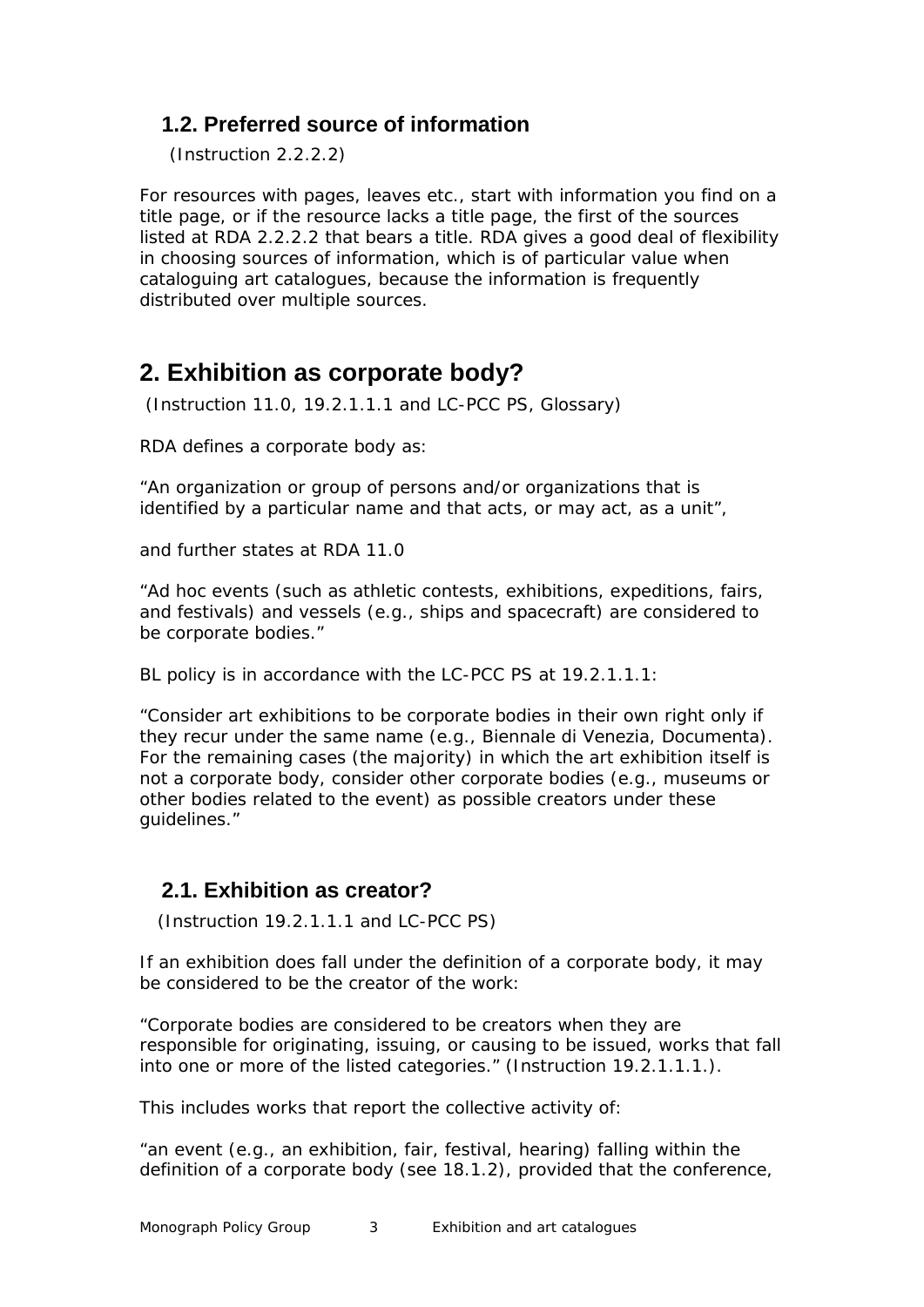*expedition, or event is named in the resource being described."*   $(19.2.1.1.1 d)$  iii).

Thus, an exhibition can be considered to be a creator if each of the following applies:

- the exhibition satisfies the RDA definition of a corporate body, and recurs in accordance with the LC-PCC PS for 19.2.1.1.1.
- the work reports the collective activity of that exhibition
- the exhibition is named in the resource being described
- the exhibition is responsible for the resource by *"originating, issuing, or causing [it] to be issued"* (for example if the fact of the recurring exhibition taking place caused the resource to be issued)

#### <span id="page-3-0"></span>**2.2. Preferred name for an exhibition**

 (Instructions 8.1.3, 11.2.2, 11.2.2.5, 11.2.2.11, 11.3.2.3, 11.4.2.3, 11.6.1.3, 11.7.1.4)

The preferred name for the corporate body (exhibition) is the name or form of name chosen as the basis for the authorised access point representing that body (Instruction 11.2.2)

Record the name of a corporate body as it appears in resources associated with the body. If the name does not appear in resources associated with the body, or in case of doubt, record it in the form most commonly found in reference sources.

In choosing a "preferred name", prefer "**formally presented**" names. The RDA Glossary defines "formally presented" as *"appearing in isolation, as opposed to appearing embedded in text, and in a prominent location."*

If there are variant names for the exhibition in the resource, choose the name as it appears on the preferred sources of information following 11.2.2.5 (for example, the resources' title page).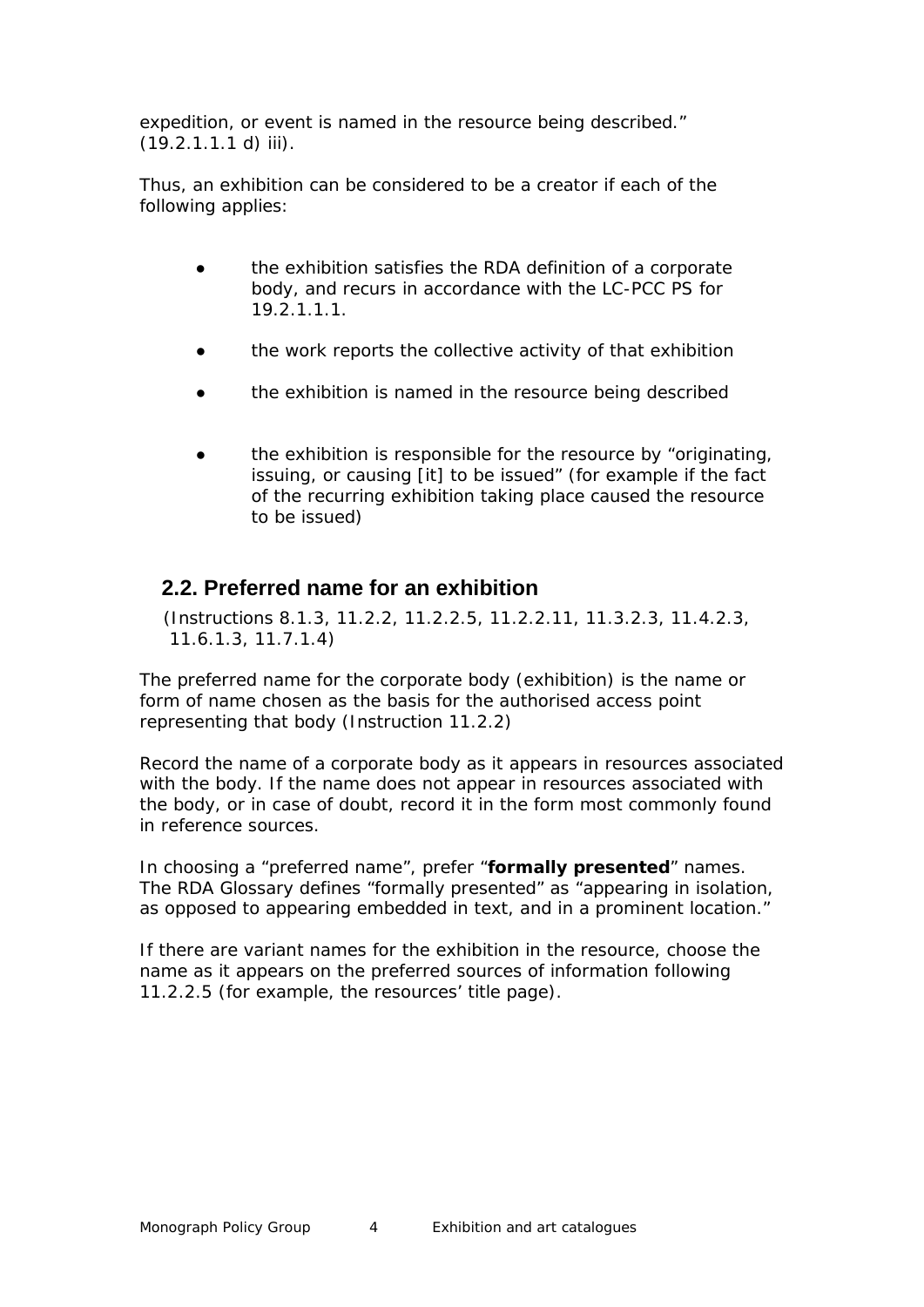### <span id="page-4-0"></span>**2.3. Form of name**

Omit the initial article from an exhibition name.

Add the term "(Exhibition)" to the name if necessary for clarification (Instruction 11.7.1.4):

111 2# \$aBeauty of the moment **(Exhibition)**

Omit an indication of the **number** and **date** of the exhibition from the \$a subfield. The omission includes both dates given in full and in a short form (11.2.2.11):

111 2# \$aExpo (Exhibition)\$d**(1967)**

*Not*

111 2# \$aExpo 67

Record the number of an exhibition following the instruction for recording the number of a conference, etc. (Instruction 11.6.1.3). Record the date of an exhibition following the instruction for recording the date of a conference, etc. (Instruction 11.4.2.3):

111 2# \$aBiennale di Venezia**\$n(40th :\$d1980 :\$cVenice, Italy)**

Record the location of an exhibition following the instruction for recording the location of a conference, etc. (Instruction 11.3.2.3). Note also the exception at this instruction which states:

*"Record the name of an associated institution (see 11.5) instead of the local place name if the name of the associated institution provides better identification, or the local place name is not known, or the local place name cannot be readily determined."*

Prefer the name of an institution over local place name except in cases where the name of the institution is a very "weak" one:

#### 111 2# \$aCanadian Biennial (Art exhibition : 2010- )\$n(2nd :\$d2012- 2013 :\$**cNational Gallery of Canada**)

710 2# \$aNational Gallery of Canada.

In this instance, although the exhibition was held in Ottawa, the name is sufficiently strong for a qualifier to be unnecessary.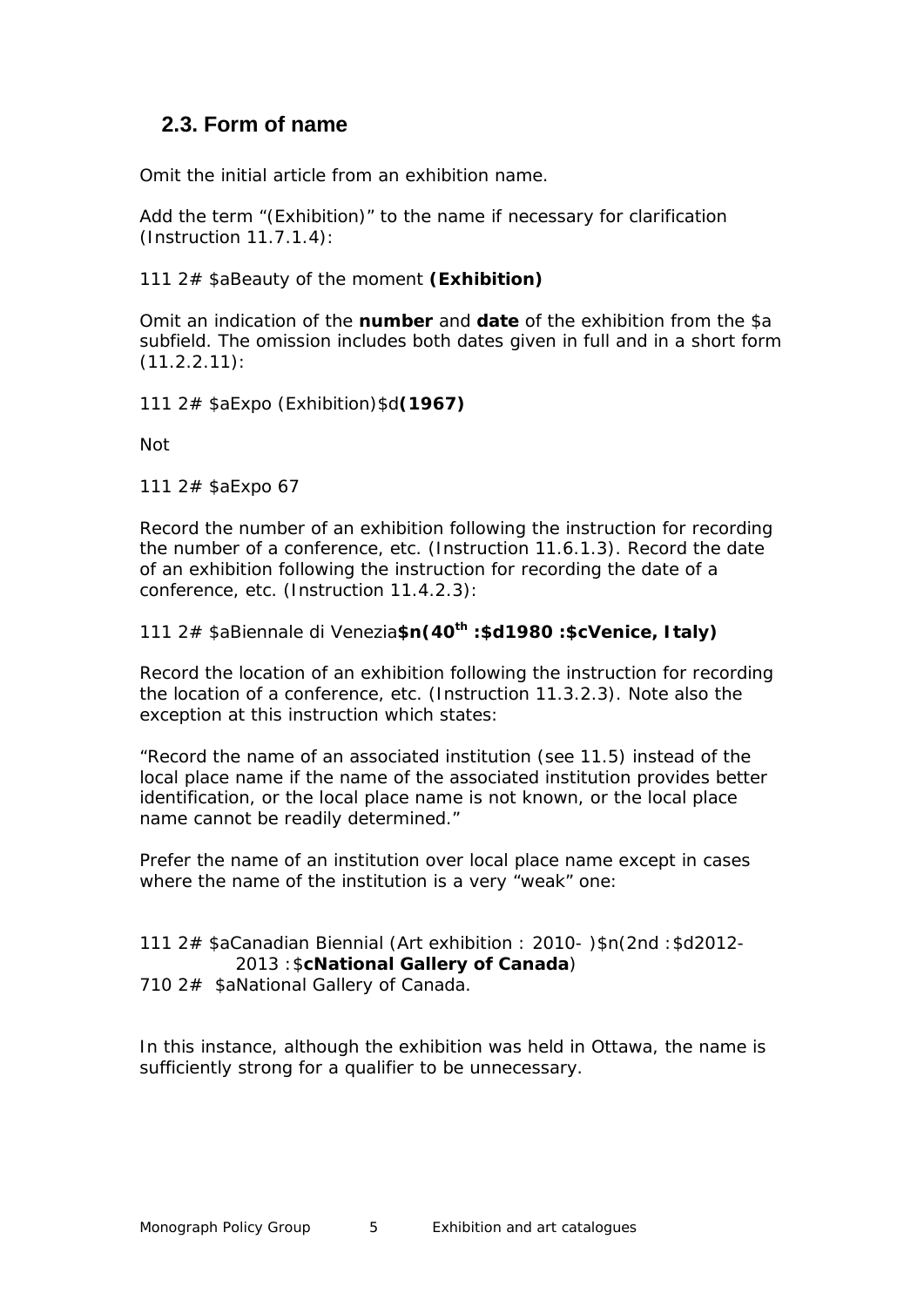# <span id="page-5-0"></span>**3. Is there another corporate body named in the resource that may be considered to be the creator?**

The LC-PCC-PS to 19.2.1.1.1 states:

*"Apply RDA 19.2.1.1.1 to an art catalog if it meets both of the following conditions (whether the result of an exhibition or not):*

*1. A corporate body is responsible for originating, issuing, or causing the work to be issued.*

*2. All the works listed are held by the corporate body from which the catalog emanates."* (If necessary, the cataloguer should check this by looking through the resource.)

If all the resources being exhibited belong to one single institution or gallery and the institution or gallery is responsible for originating, issuing, or causing the catalogue to be issued, that institution can be considered to be the creator (generally, the exhibition will deal with only part of its holdings - galleries would rarely exhibit their entire holdings in an exhibition). This instruction also applies to catalogues of permanent collections. The institution or gallery would take precedence over any other creators, including persons (Instruction 6.27.1.3).

An example of the resources of an institution emanating from the Gallery, where the Gallery takes precedence over the personal author:

| 1102#    | \$aTate Britain (Gallery)                                    |
|----------|--------------------------------------------------------------|
| 245 14   | \$aThe Pre-Raphaelite dream: \$bdrawings and paintings from  |
|          | the Tate Collection /\$cRobert Upstone.                      |
| $264$ #1 | \$aLondon: \$bTate Gallery, \$c2003.                         |
| 610 20   | \$aTate Britain (Gallery) \$vExhibitions.                    |
| 650 0#   | \$aArt, Modern\$y19th century\$zGreat Britain\$vExhibitions. |
| 650 0#   | \$aPre-Raphaelitism\$vExhibitions.                           |
| 17001#   | \$aUpstone, Robert, \$eauthor.                               |

Note that in the event of the exhibition itself being named, **the name of the exhibition takes precedence over the institution** - see above section on named exhibitions.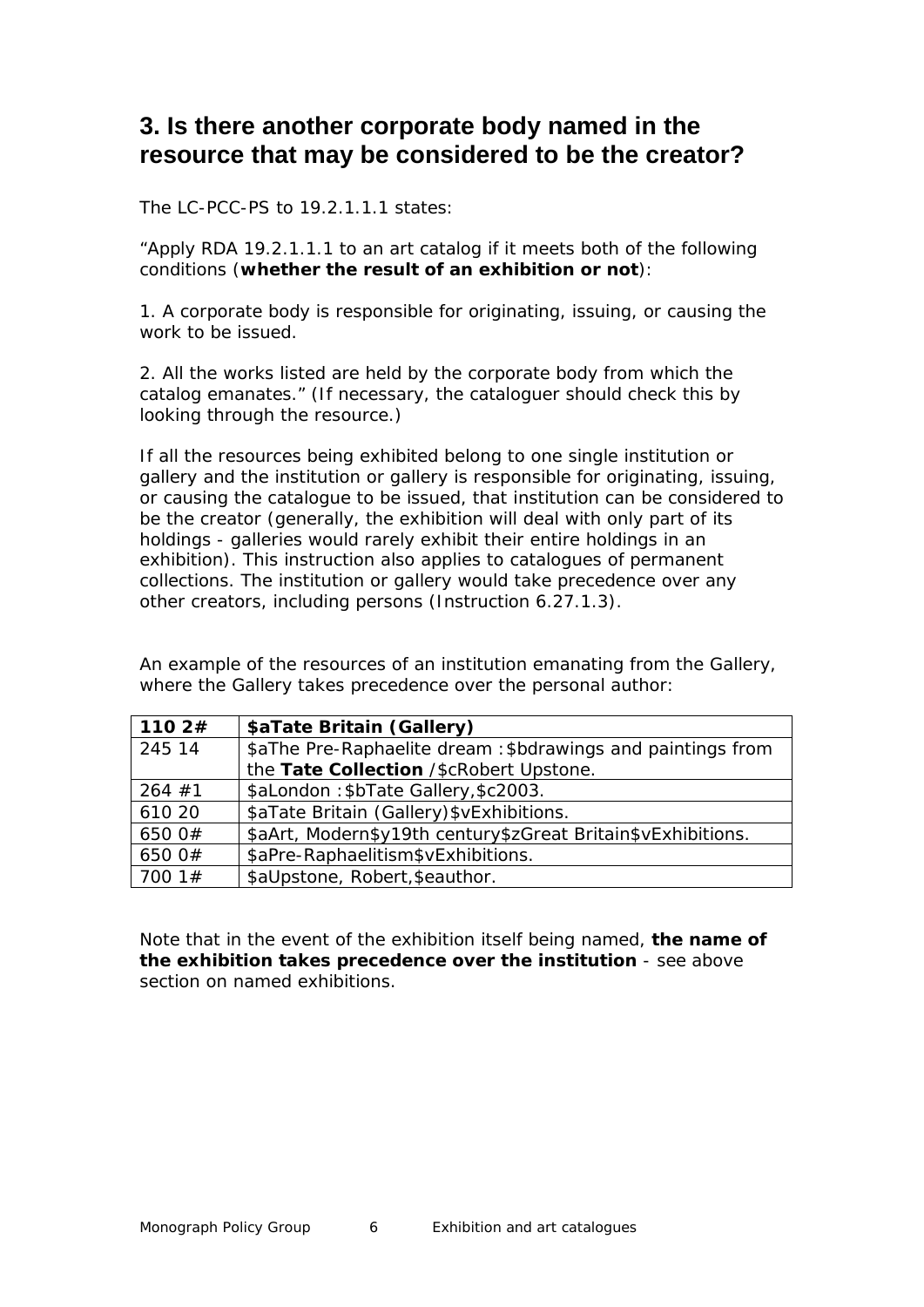# <span id="page-6-0"></span>**4. One, or more, persons, families or corporate bodies, with responsibility for creating the work?**

If Sections 2 and 3 do not apply, follow the instructions in Chapter 19 to determine if there are any persons, families, or corporate bodies who may be considered to be the creator(s) of the work.

*"Take information on persons, families, and corporate bodies associated with a work from statements appearing on the preferred sources of information (see 2.2.2) in resources embodying the work.*

*If those statements are ambiguous or insufficient, use the following sources of information, in order of preference:*

*a) other statements appearing prominently in the resources*

*b) information appearing only in the content of the resources (e.g., the text of a book, the sound content of an audio recording)*

*c) other sources."* (Instruction 19.1.1.)

Many art catalogues are presented as commentary plus reproductions of an artist's or several artists' work. Choice of creator will depend on the balance of responsibility for the content of the resource.

If an author of text is presented as responsible, enter under the authorised access point for that author:

| 100 1 $#$ | \$aBarron, Stephanie, \$d1950-\$eauthor.                          |
|-----------|-------------------------------------------------------------------|
| 245 10    | \$aKen Price sculpture : \$ba retrospective / \$cStephanie Barron |
|           | ; with Lauren Bergman.                                            |
| $264$ #1  | \$aLos Angeles: \$bLos Angeles County Museum of Art,              |
|           | \$c2012.                                                          |
| 7001#     | \$aBergman, Lauren, \$eauthor.                                    |
| 7001#     | \$aPrice, Kenneth, \$d1935-2012, \$esculptor.                     |

#### <span id="page-6-1"></span>**4.1. Artists as creators**

In some cases, e.g. if the book consists mainly of reproductions by a single artist, the artist may be regarded as principally responsible for creating the work and an authorised access point can be constructed following Instruction 6.27.1.2. Reproductions of paintings can be considered different manifestations of the original: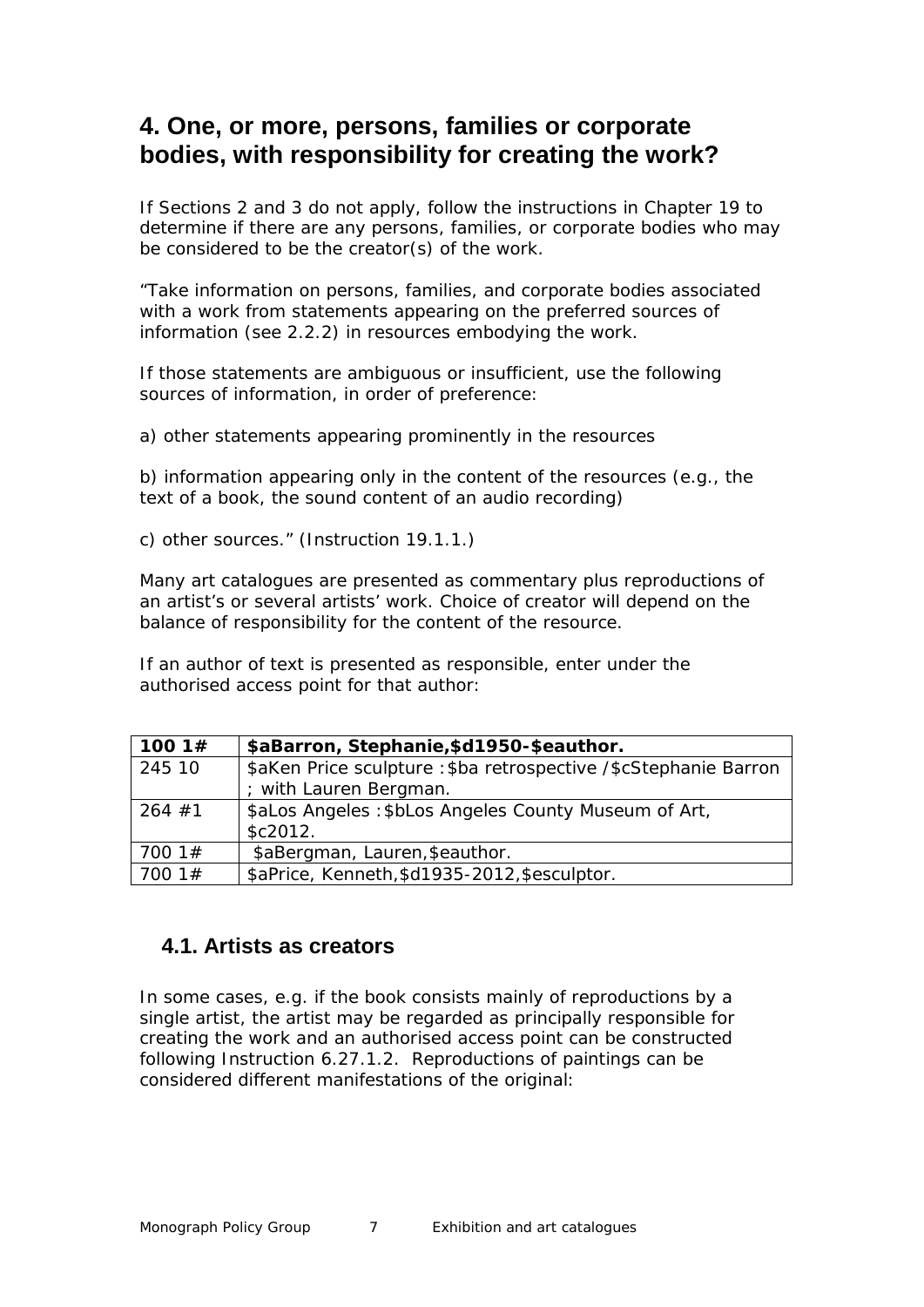| 1102#  | \$aJake and Dinos Chapman, \$eartist.                         |
|--------|---------------------------------------------------------------|
| 245 10 | \$aJake & Dinos Chapman: \$bthe rape of creativity / \$ctexts |
|        | by Neal Brown and Suzanne Cotter ; editor, Suzanne Cotter     |
| 246 3# | \$aJake and Dinos Chapman                                     |
| 700 1# | \$aCotter, Suzanne, \$eauthor, \$eeditor.                     |
| 7001#  | \$a Brown, Neal, \$d 1955- \$eauthor.                         |

# <span id="page-7-0"></span>**5. Is the work a collaboration or compilation?**

Consult the BL Compilations policy document and Instructions 6.2.2.10, 6.27.1.3 and 6.27.1.4 for help to decide whether the work is a collaboration or a compilation.

## <span id="page-7-1"></span>**5.1. Collaborations**

(Instruction 6.27.1.3)

If two or more persons, families, or corporate bodies are collaboratively responsible for creating the work (Instruction 19.2.1.1) construct the authorised access point as instructed at 6.27.1.3, using the authorised access point for the person, family or corporate body with principal responsibility for the work and the preferred title for the work. Others will receive additional access points in MARC 7XX fields:

| 100 1 $#$  | \$aBlack, Peter, 1960-\$e author.                               |
|------------|-----------------------------------------------------------------|
| 245 10     | \$aPicturing Venus in the Renaissance print /\$cPeter Black and |
|            | Genevieve Warwick.                                              |
| 264.1#     | \$aGlasgow: \$bThe Hunterian, University of Glasgow, \$c2014.   |
| 700 1#     | \$aWarwick, Genevieve, \$eauthor.                               |
| $710 \t2#$ | \$aHunterian Museum (University of Glasgow), \$epublisher,      |
|            | \$ehost institution.                                            |

If more than one person, family, or corporate body is represented as having principal responsibility for the work, or if principal responsibility is not indicated, enter using the authorised access point for the first-named person, family or corporate body.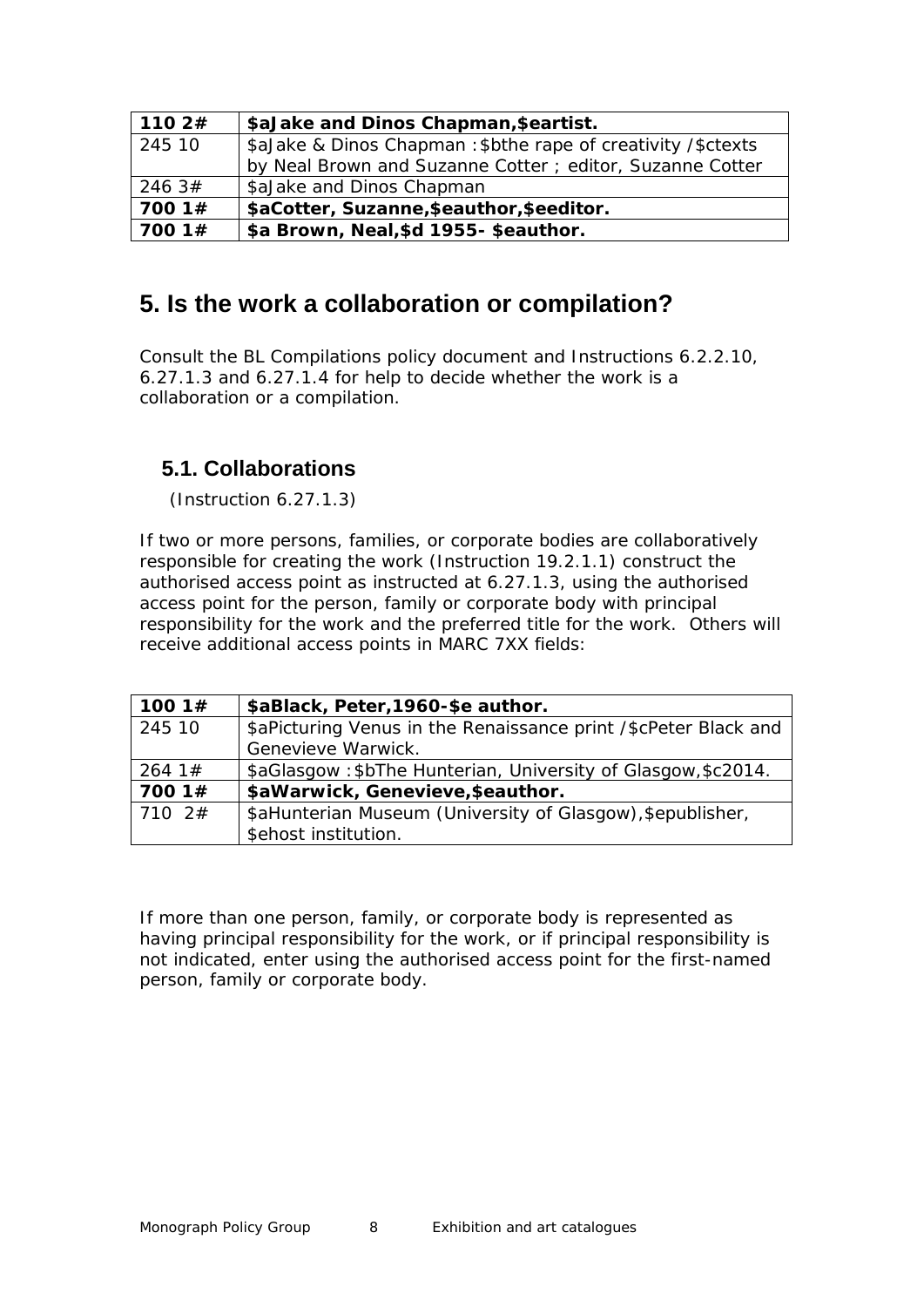## <span id="page-8-0"></span>**5.2. Compilations**

(Instruction 6.27.1.4)

If the work is a compilation, construct the authorised access point according to Instruction 6.27.1.4, using the preferred title for the work:

| 245 04 | \$aThe journey to Tunisia, 1914 : \$bPaul Klee, August<br>Macke, Louis Moilliet /\$cedited by the Zentrum Paul Klee,<br>Bern; texts by Michael Baumgarter [and six others]. |
|--------|-----------------------------------------------------------------------------------------------------------------------------------------------------------------------------|
| 700 1# | \$aBaumgartner, Michael, \$d1952-\$ewriter of added text.                                                                                                                   |
| 710.2# | \$aZentrum Paul Klee, \$eeditor, \$ehost institution.                                                                                                                       |

Many art and exhibition catalogues can be considered to be compilations, consisting as they do of chapters by various different people (sometimes reprinted from other sources) alongside reproductions of an artist's or artists' work.

## <span id="page-8-1"></span>**5.3. Preferred title for the work**

A preferred title is the title by which a work is known. It may be the same as the title proper of a manifestation, but it is important to remember that the preferred title identifies the work and not the manifestation. (See the BL preferred titles policy for more information.) In practice this means that the preferred title may be a conventional collective title representing the works of the artist reproduced within the catalogue.

## <span id="page-8-2"></span>**5.4. Conventional collective titles**

For art works in a single form, if none of the terms listed at RDA 6.2.2.10.2 is appropriate, record an appropriate form term from LCSH, if possible, otherwise from the [Getty Art & Architecture Thesaurus.](http://www.getty.edu/research/tools/vocabularies/aat/)

Prefer general terms for classes of material, e.g. Paintings, Photographs, Sculptures, Drawings, rather than specific terms denoting a particular medium or genre, for example Watercolours or Landscapes:

| 11001#        | \$aTerpening, Bill, \$d1949- |
|---------------|------------------------------|
| $\mid$ 240 10 | \$aPaintings.\$kSelections   |

Following the general principle applied to all resources, cataloguers should try to restrict the number of variants terms used as collective titles. The British Library does not add dates to conventional collective titles, although cataloguers may see these on derived records.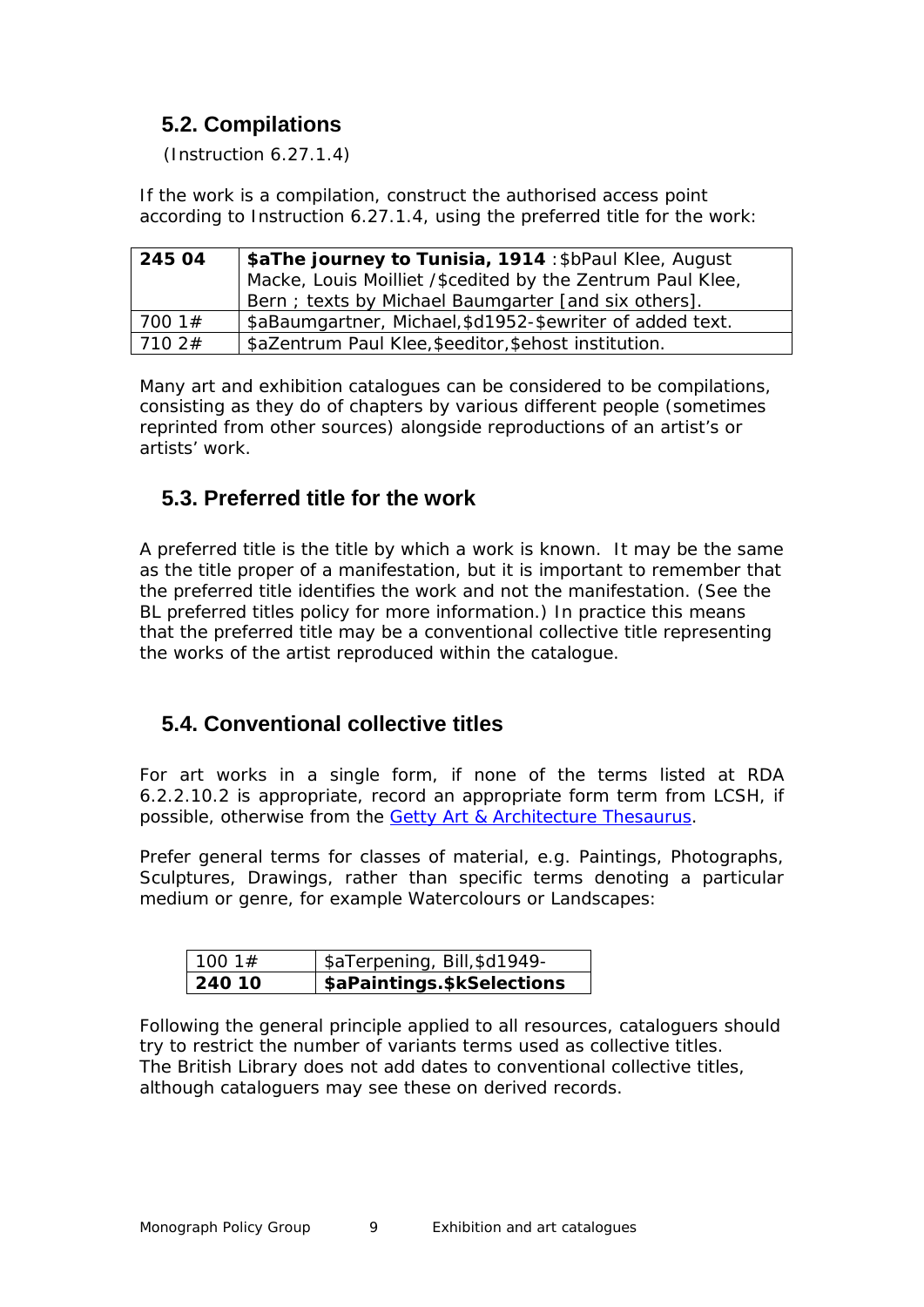# <span id="page-9-0"></span>**6. Transcribing the title proper of the manifestation**

Transcribe the title proper from the preferred source following the instructions at 2.3.2 and the BL Monograph workflow.

### <span id="page-9-1"></span>**6.1. Noun phrases incorporating artist's names**

It may be difficult to ascertain whether a name is to be considered part of the title, other title information, or statement of responsibility.

In many cases this is a question of judgement and there will be no definitive answer. Apply the guidance in the following RDA instructions, but if it remains ambiguous, use your judgement. In such cases, it is more important to record the data accurately than to spend time considering in which subfield it should be recorded.

#### <span id="page-9-2"></span>**6.1.1. Title Proper**

(Instruction 2.3.1.5)

*"if a title consists solely of the name of a person, family, or corporate body, record the name as the title."*

*"If a title includes a name that would normally be treated as part of a statement of responsibility or as the name of a publisher, distributor, etc., and the name is an integral part of the title (e.g., connected by a case ending), record it as part of the title."*:

| 100 1 $#$ | \$aOttinger, Ulrike, \$d1942-\$eartist.                  |
|-----------|----------------------------------------------------------|
| 245 10    | \$aUIrike Ottinger /\$cherausgegeben von Ingvil Goetz,   |
|           | Karsten Löckemann, Susanne Touw ; Texte von Ingvild      |
|           | Goetz, Kristina Jaspers, Karsten Löckemann, Susanne      |
|           | Touw; Anhang von Leo Lencsés; Übersetzungen, Ishbel      |
|           | Flett = edited by Ingvil Goetz, Karsten Löckemann,       |
|           | Susanne Touw ; texts by Ingvild Goetz, Kristina Jaspers, |
|           | Karsten Löckemann, Susanne Touw ; appendix by Leo        |
|           | Lencsés ; translations, Ishbel Flett.                    |

In this case the artist is responsible for the majority of the creative content and played a role in assembling the book, but is only named in the title.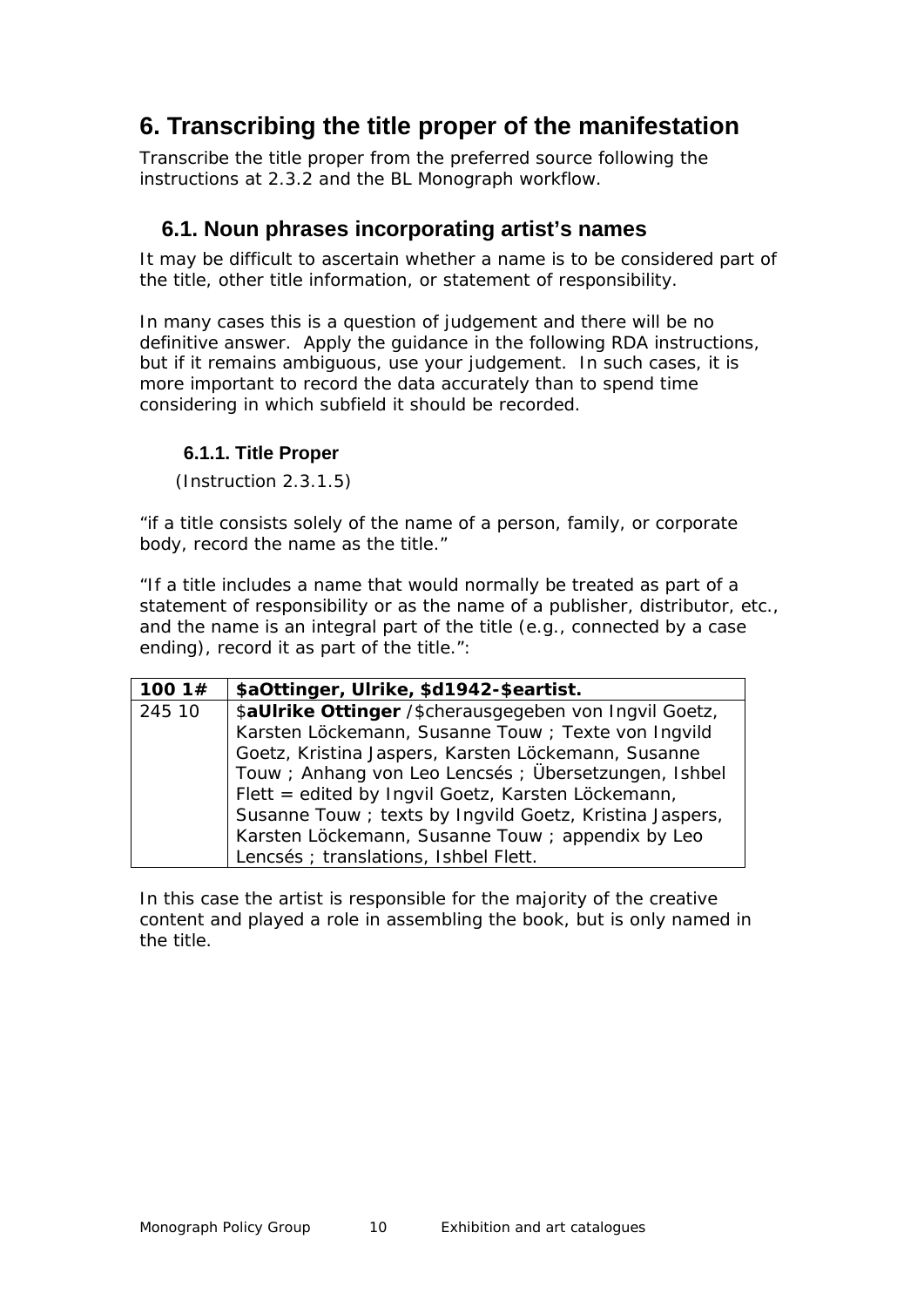#### <span id="page-10-0"></span>**6.1.2. Other title information**

(Instruction 2.3.4.1)

*"Other title Information is information that appears in conjunction with, and is subordinate to, the title proper of a resource. Other title information may include any phrase appearing with a title proper that is indicative of the character, contents, etc., of the resource or the motives for, or occasion of, its production, publication, etc."* :

| 100 $1#$ | \$aDavies, Richard, \$d1944-\$e author.                  |
|----------|----------------------------------------------------------|
| 245 10   | \$a5 contemporary printmakers : \$bStanley William       |
|          | Hayter, Michael Rothenstein, Agathe Sorel, Mervyn        |
|          | Romans, David Ferry : an exhibition initiated at the     |
|          | Herbert Read Gallery, Canterbury College of Art, January |
|          | 1986 /\$ccatalogue by Richard Davies.                    |
| 246.3#   | \$aFive contemporary print makers                        |
| 710.2#   | \$aHerbert Read Gallery, \$ehost institution.            |

Each artist could be assigned an additional access point with conventional collective title if it is felt that sufficient numbers of their works are represented in the catalogue for them to be considered partially responsible for creating it. However, the rules of three and four in LCSH mean that they cannot be assigned individual 600 entries. Instead, a class of persons heading should be assigned, and the form subdivision "Exhibitions" applied to this:

| 245 10 | \$a10 years of the Photography prize: \$b1997 Richard<br>Billingham, 1998 Andreas Gursky, 1999 Rineke Dijkstra, 2000<br>Anna Gaskell, 2001 Boris Mikhailov, 2002 Shirana Shahbazi,<br>2003 Juergen Teller, 2004 Joel Sternfeld, 2005 Luc Delahaye<br>/\$cforeword by Brett Rogers; essay by John Slyce; edited by<br>Stefanie Braun. |
|--------|--------------------------------------------------------------------------------------------------------------------------------------------------------------------------------------------------------------------------------------------------------------------------------------------------------------------------------------|
| 246 3# | \$aTen years of the Photography prize                                                                                                                                                                                                                                                                                                |
| 505 0# | \$aForeword by Brett Rogers -- The Photography Prize 1997<br>2006 : A First Decade Account By John Slyce -- The Prize<br>Winners: Richard Billingham -- Andreas Gursky - Rineke<br>Dijkstra -- Anna Gaskell -- Boris Mikhailov - Shirana Shahbazi<br>-- Juergen Teller -- Joel Sternfeld -- Luc Delahaye.                            |
| 650 0# | \$aPhotographers\$vExhibitions.                                                                                                                                                                                                                                                                                                      |
| 650 0# | \$aPhotography, Artistic\$xAwards\$zEngland\$zLondon<br>\$vExhibitions.                                                                                                                                                                                                                                                              |
| 700 12 | \$aBillingham, Richard, \$d1970-\$tPhotographs. \$kSelections.                                                                                                                                                                                                                                                                       |
| 700 12 | \$aGursky, Andreas, \$d1955-\$tPhotographs. \$kSelections.                                                                                                                                                                                                                                                                           |
| 700 12 | \$aDijkstra, Rineke, \$d1959-\$tPhotographs. \$kSelections.                                                                                                                                                                                                                                                                          |
|        |                                                                                                                                                                                                                                                                                                                                      |
| 700 12 | \$aGaskell, Anna.\$tPhotographs.\$kSelections.                                                                                                                                                                                                                                                                                       |
| 700 12 | \$aMichailov, Boris, \$d1938-\$tPhotographs. \$kSelections.                                                                                                                                                                                                                                                                          |
| 700 12 | \$aShahbazi, Shirana, \$d1974-\$tPhotographs. \$kSelections.                                                                                                                                                                                                                                                                         |
| 700 12 | \$aTeller, Juergen, \$d1964-\$tPhotographs. \$kSelections.                                                                                                                                                                                                                                                                           |
| 700 12 | \$aSternfeld, Joel.\$tPhotographs.\$kSelections.                                                                                                                                                                                                                                                                                     |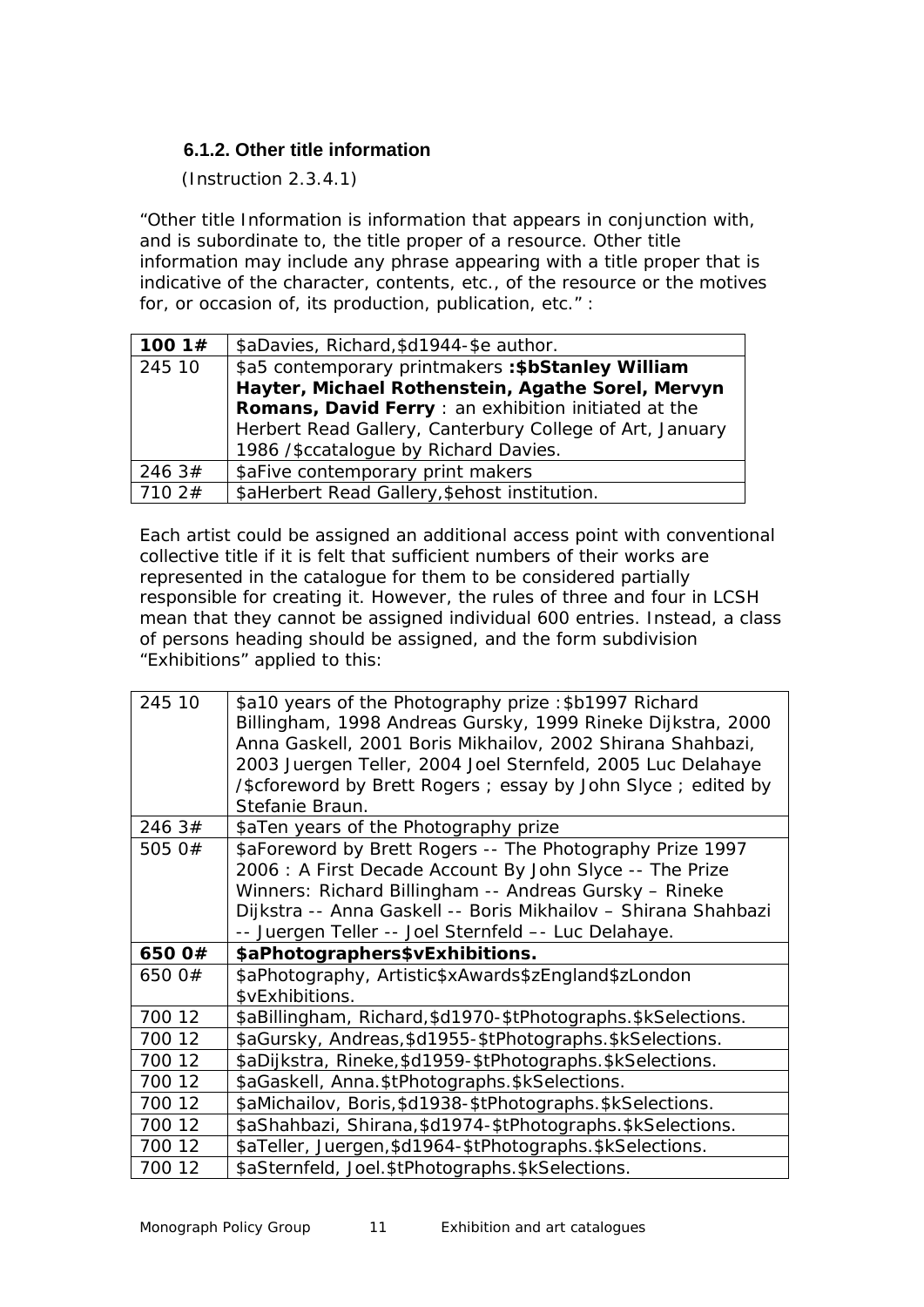| 700 12 | \$aDelahaye, Luc.\$tPhotographs.\$kSelections.                |
|--------|---------------------------------------------------------------|
| 700 12 | \$aSIyce, John.\$tPhotography Prize 1997-2006.                |
| 700 1# | \$aBraun, Stefanie, \$c(Art curator), \$eeditor.              |
| 7102#  | \$aPhotographers' Gallery, \$epublisher, \$ehost institution. |

In the above example the work is treated as a compilation consisting of an introductory essay and reproductions of selected photographs from each winner of *The photography prize*.

#### <span id="page-11-0"></span>**6.1.3. Optional Omission**

(Instruction 2.3.1.4)

If there are several authors who would be listed in the title proper or other title information you may:

*"Abridge a long title only if it can be abridged without loss of essential information. Use a mark of omission (…) to indicate such an omission. Never omit any of the first five words."*

#### <span id="page-11-1"></span>**7. Authorised Access Points for Contributors and Other Persons, Families and Corporate Bodies with responsibility for the work**

Assign authorised access points for other persons, families or corporate bodies associated with the work if they are considered to be important. Indicate the relationship by assigning an appropriate relationship designator from Appendix I

| 245 10     | \$aCheveux chéris : \$bFrivolités et trophées / \$cSous la<br>direction d'Yves Le Fur. |
|------------|----------------------------------------------------------------------------------------|
| 500 $\#$ # | \$aExhibition organized by the Musée du quai Branly from                               |
|            | September 18, 2012-July 14, 2013.                                                      |
| 650#0      | \$aHair\$xHistory\$vExhibitions.                                                       |
| 650#0      | \$aHair\$xSocial aspects\$vExhibitions.                                                |
| $650 \#0$  | \$aHair in art\$vExhibitions.                                                          |
| $650 \#0$  | \$aHair\$xReligious aspects\$vExhibitions.                                             |
| $650 \#0$  | \$aHairstyles\$xSocial aspects\$vExhibitions.                                          |
| $650 \#0$  | \$aHairdressing\$xSocial aspects\$v Exhibitions.                                       |
| 700 $1#$   | \$aLe Fur, Yves, \$eeditor                                                             |
| 710 2#     | \$aMusée du quai Branly, \$eorganizer.                                                 |

The Musée du quai Branly is an art museum with an emphasis on folk and anthropological art.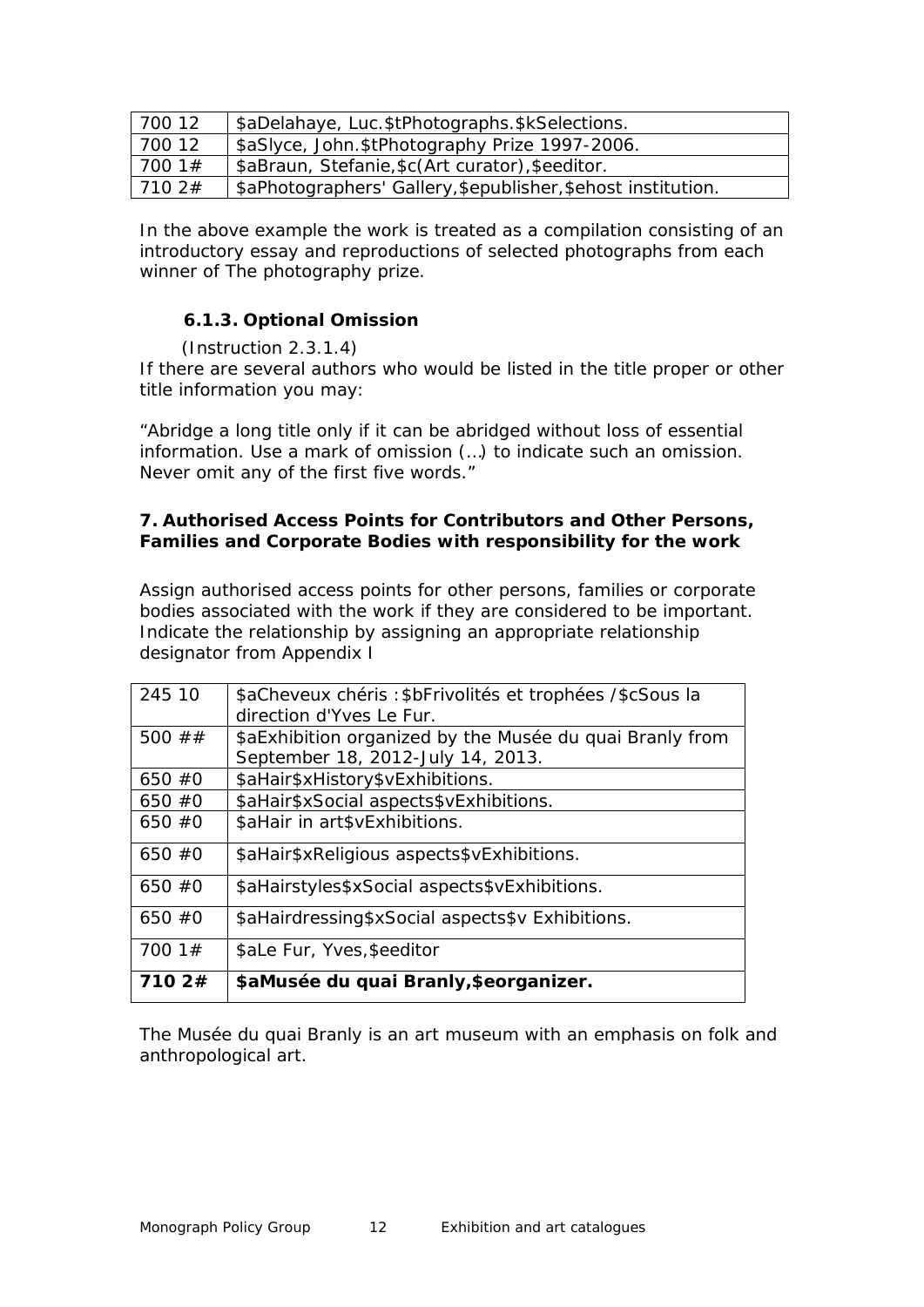| 245 00     | \$aEverything was moving : \$bphotography from the 60s<br>and 70s /\$cedited by Kate Bush.                                          |
|------------|-------------------------------------------------------------------------------------------------------------------------------------|
| 500 $\#$ # | \$aPublished on the occasion of the exhibition of the same<br>name 13th September 2012-13th January, 2013,<br>Barbican Art Gallery. |
| $650 \#0$  | \$aPhotography\$xHistory\$y20th century\$vExhibitions.                                                                              |
| 7001#      | \$aBush, Kate, \$d1962-\$eeditor.                                                                                                   |
| 7102#      | \$aBarbican Art Gallery, \$ehost institution.                                                                                       |

The Barbican Art Gallery is a corporate body with responsibility for organizing and accommodating the exhibition.

#### <span id="page-12-0"></span>**8. Recording Contributors**

Cataloguers should establish relationships to contributors by creating authorised access points for persons, families or corporate bodes associated with the expression. Assign an appropriate relationships designator from I.3.1, e.g. editor, translator, etc.

#### **8.1.1. Writers of supplementary textual content**

<span id="page-12-1"></span>If a comprehensive description is being created, consider writers of supplementary textual content to be contributors. Supplementary text may take the form of an introduction or preface, or it might take the form of commentary on the primary content. Cataloguers have the option to add a number of appropriate relationship designators from Appendix I.3.1:

| 100 1 $#$ | \$aMcCullin, Don, \$d 1935-\$e artist.                  |
|-----------|---------------------------------------------------------|
| 245 00    | \$aDon McCullin: \$b a retrospective /\$ccurated by Ann |
|           | Thomas ; catalogue essay by Katherine Stauble.          |
| 7001#     | \$aThomas, Ann.                                         |
| 7001#     | \$aStauble, Katherine, \$ewriter of supplementary       |
|           | textual content.                                        |

If an analytic description is being created, consider the writer to be the creator of the supplementary work.

#### <span id="page-12-2"></span>**8.2. Curator**

For a curator responsible for arranging an exhibition, etc. prefer the term organiser (see above). The scope of the term curator is currently restricted to the item and will not usually be appropriate in the context of exhibition catalogues.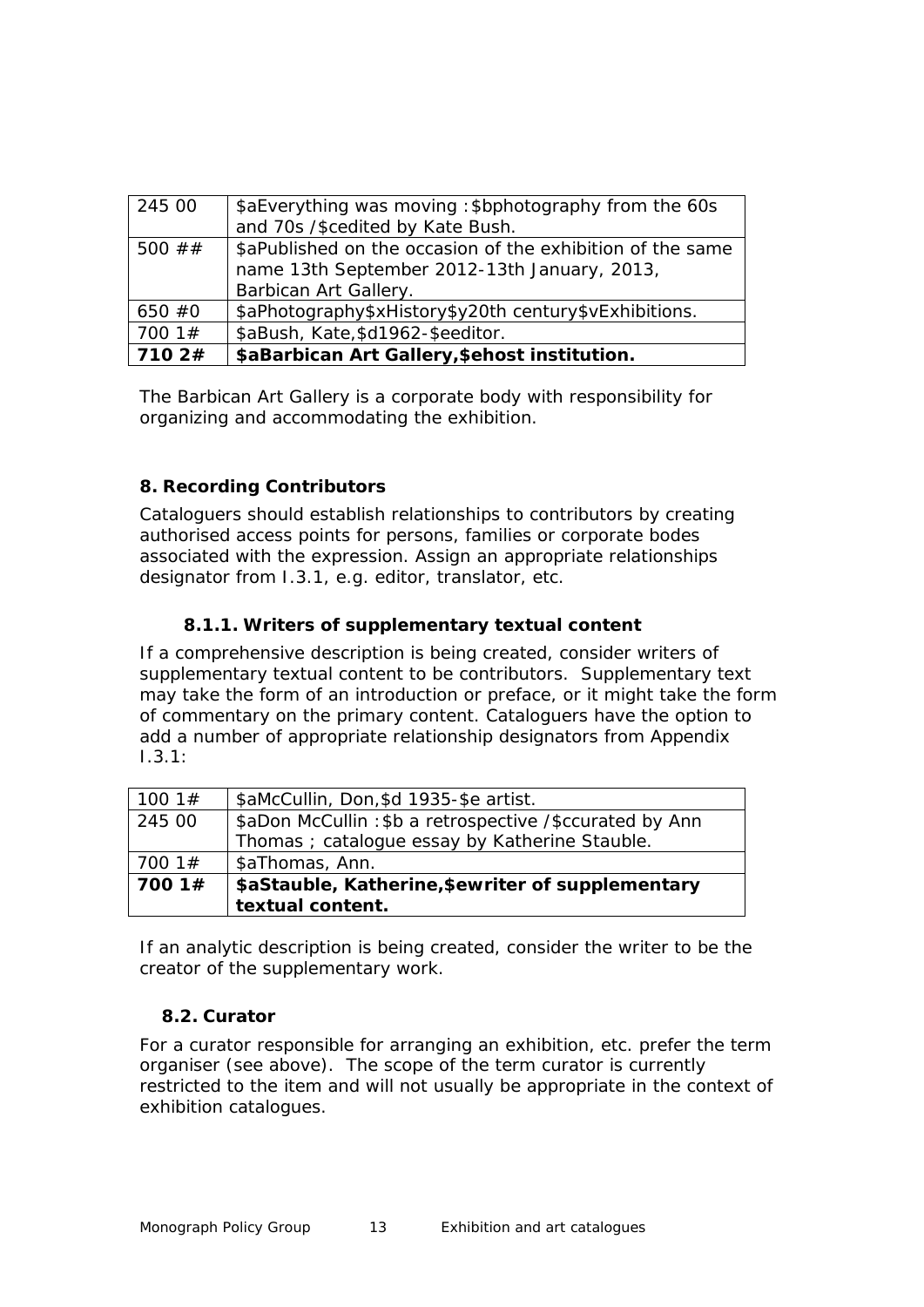#### <span id="page-13-0"></span>**9. Authorised Access Points for Related Works**

If a revised or updated catalogue can no longer be regarded as the same work as the original, then the exhibition may no longer be considered its creator and a new description is required. Record the relationship by assigning an authorised access point for the original work in an added entry field.

It is not currently British Library policy to use \$i to designate the type of relationship in MARC added entry fields (700, 710, 711, 730), but this is currently under review.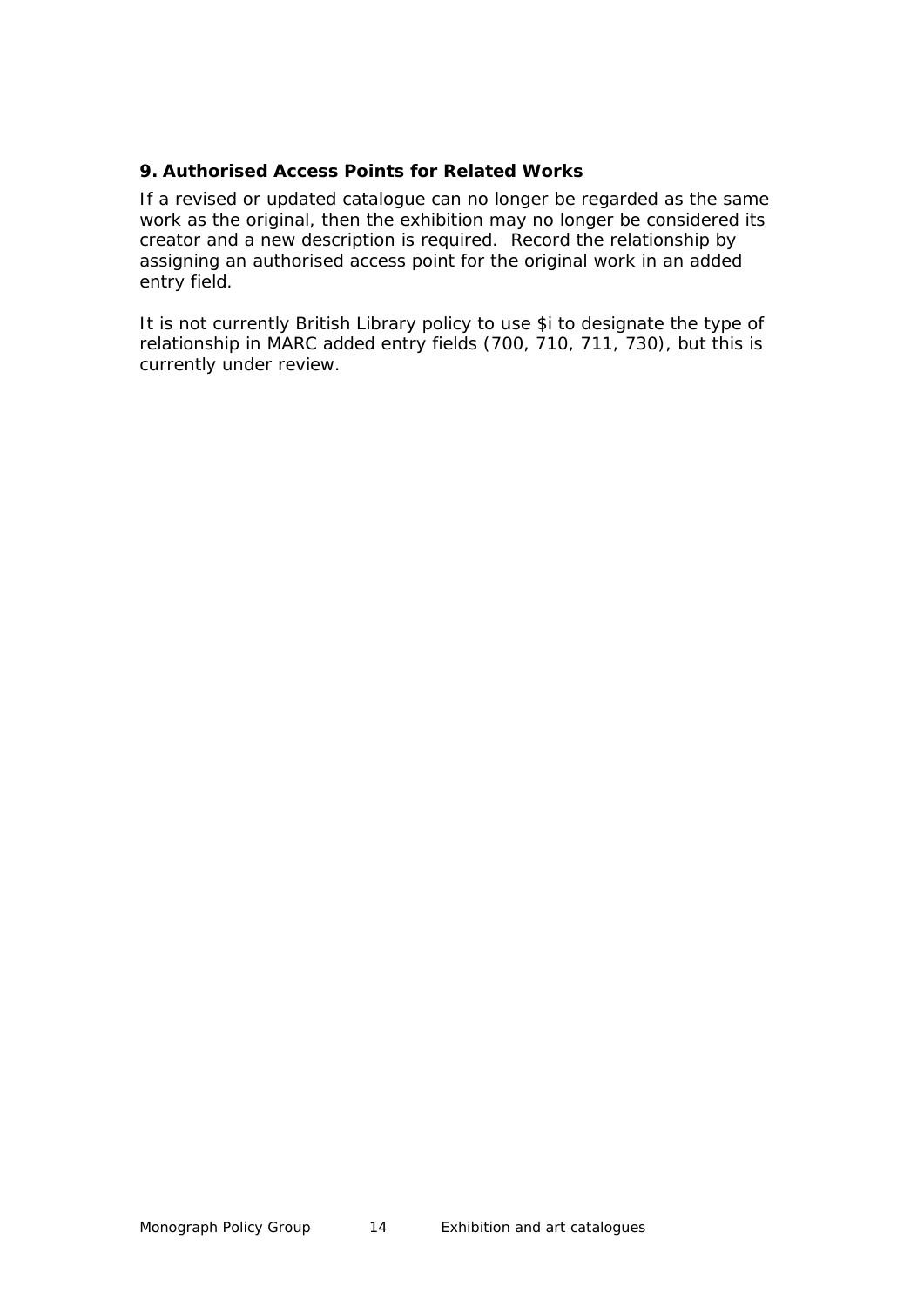

## <span id="page-14-0"></span>**10. Flowchart of decisions**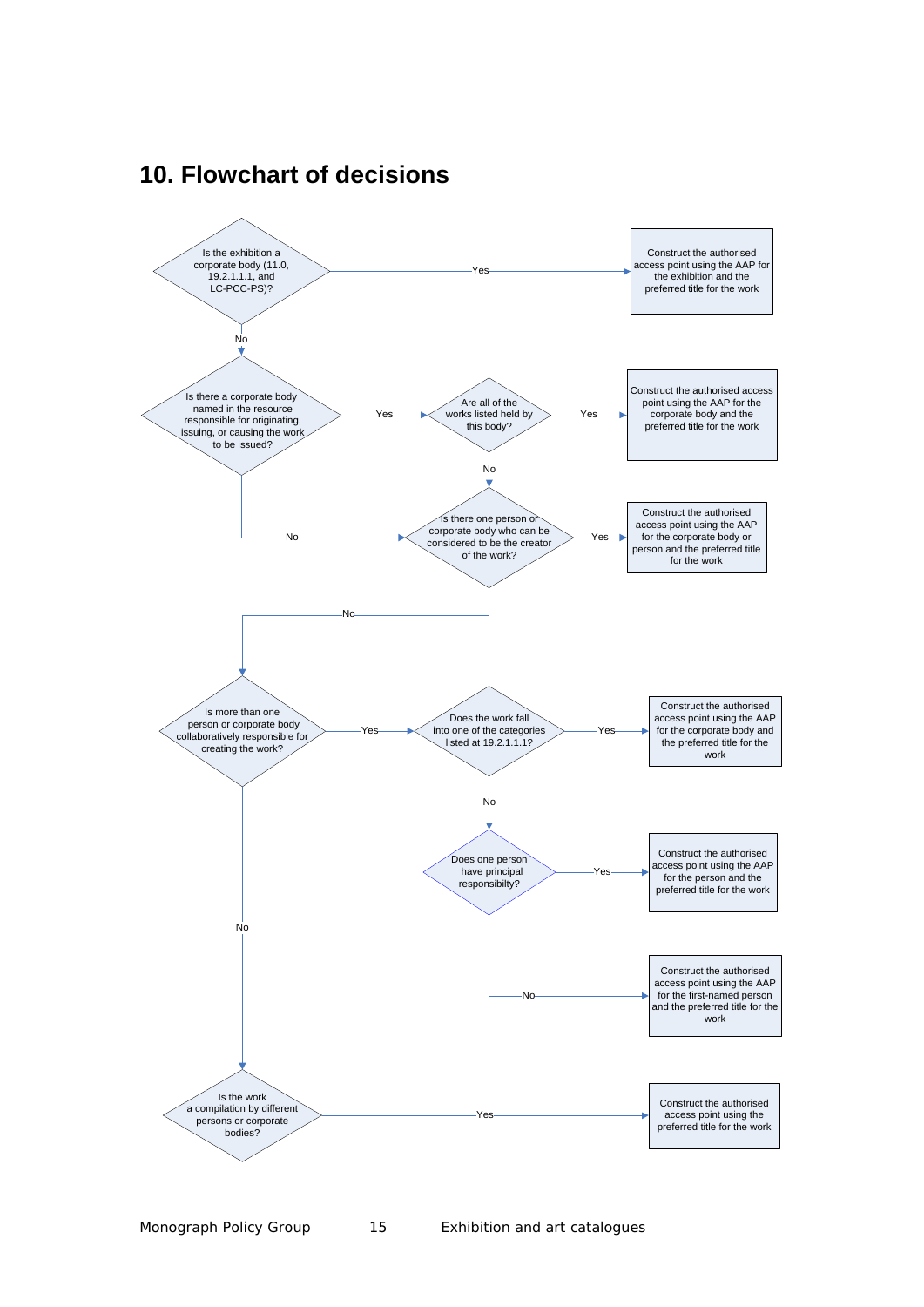# <span id="page-15-0"></span>**11. Glossary of non-English terms**

Wording to look out for in identifying publications relating to exhibitions in languages other than English:

| French  | Publié à l'occasion de l'exposition [présentée] à la Galerie /<br>au Musée<br>Catalogue d'une exposition présentée            |
|---------|-------------------------------------------------------------------------------------------------------------------------------|
| German  | Erscheint gleichzeitig als Katalog der Austellung<br>Dieses Buch erschien anlässlich der Austellung<br>Katalog zur Austellung |
| Italian | Pubblicato in occasione della mostra                                                                                          |

Italian Pubblicato in occasione della mostra ... Catalogo di una mostra tenuta ...

Words for exhibition/exhibited:

| Catalan    | exposició; exhibició             |
|------------|----------------------------------|
| Danish     | udstilling; fremvisning          |
| Dutch      | vertoning; tentoonstelling       |
| Finnish    | näyttely                         |
| German     | Austellung                       |
| Hungarian  | kiállitás                        |
| Italian    | mostra; esposizione              |
| Lithuanian | paroda                           |
| Norwegian  | utstilling; fremvise             |
| Polish     | okazanie; wystawa                |
| Portuguese | exposição                        |
| Romanian   | expozitie; expunere              |
| Russian    | vystavka                         |
|            | Serbo-Croat izlozba; pokazivanje |
| Spanish    | exposición                       |
| Swedish    | utställning; utställningsföremal |
| Welsh      | arddangosfa                      |
|            |                                  |

and catalogue:

| Catalan    | catàleg                                              |
|------------|------------------------------------------------------|
| Danish     | katalog; fortegnelse                                 |
| Dutch      | catalogus                                            |
| French     | catalogue d'exposition                               |
| German     | Katalog                                              |
| Hungarian  | jegyzeke                                             |
| Italian    | catálogo; catalogo d'esposizione; catalogo di mostra |
| Norwegian  | catalog                                              |
| Polish     | katalog; katalog wystawy                             |
| Portuguese | catálogo                                             |
| Russian    | katalog                                              |
| Spanish    | catálogo                                             |